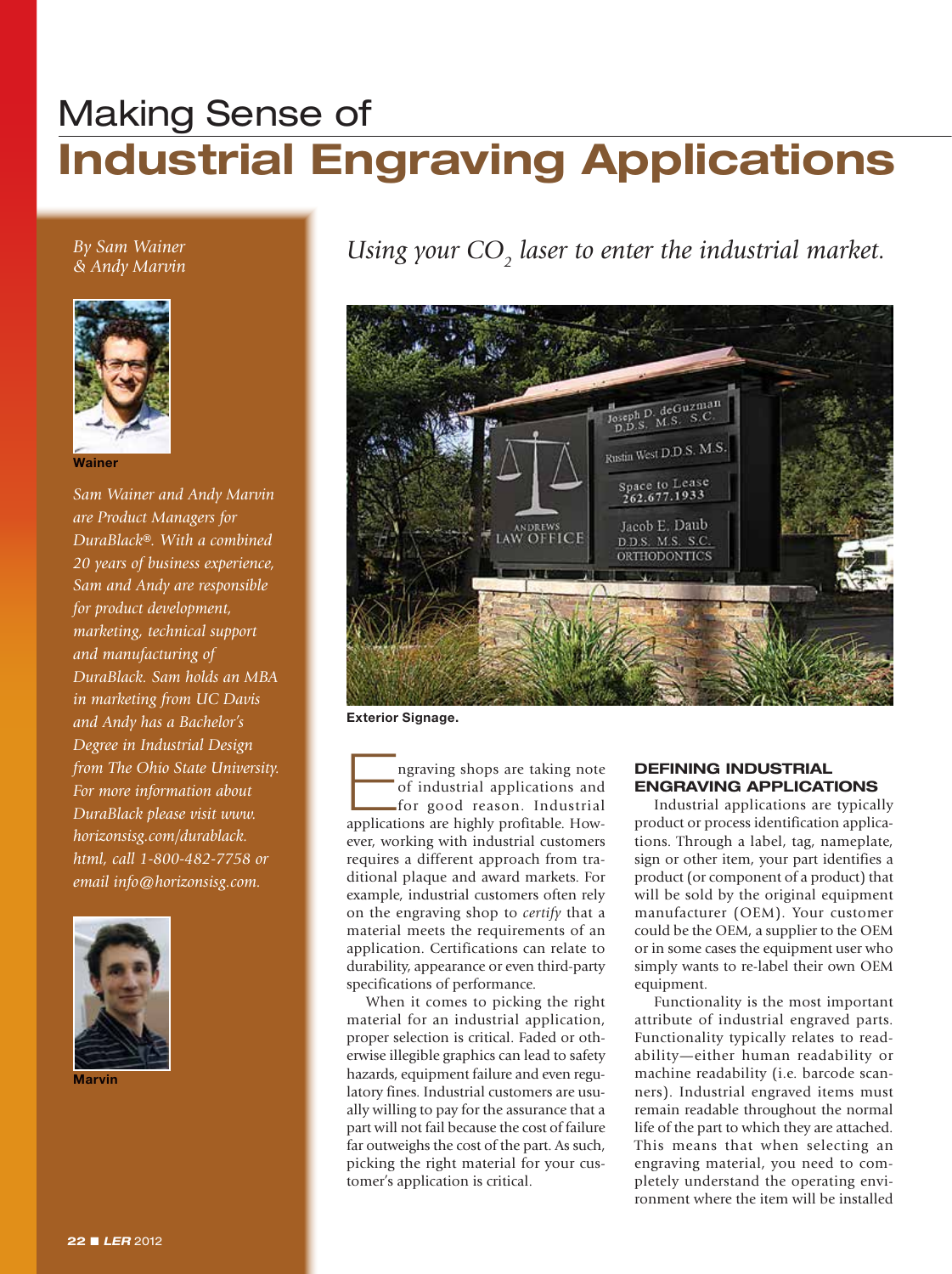

by asking your customer if the part will be subject to conditions such as sunlight exposure, abrasion, chemical, corrosion and heat. Most industrial engraving material manufacturers will certify their material to perform in certain conditions.

Here are some common industrial applications:

- Barcode Labels
- Asset/Property Tags
- Equipment Nameplates
- Service Schematics/Operation Instructions
- Exterior Signage

# **Picking The Right Material**

Because industrial customers often repeat orders of the same part again and again, they will notice if your engraved part fades or falls off. Here are some considerations to keep in mind when selecting a laser markable material for industrial applications:

# **Customer Considerations**

These things are important to your customer. Be ready to answer them.

*Durability Requirements***:** The most important consideration is the operating environment where the item will be used. Requirements are typically expressed as the ability to withstand one or more of five conditions: sunlight, abrasion, heat, chemicals and salt-spray corrosion.

*Specification Requirements***:** Many industrial products are purchased based upon specifications. Specifications are either global (i.e. apply to many different companies) or company-specific. Global specs are often established by the government, military or some other industrywide organization. Company-specific specs are just that, specific to a single company. You can look up almost all global specifications on www.everyspec. com. Common specifications for graphic identification items are MIL-STD-15024F, Type L and A-A-50271.



# LASER ENGRAVED ANODIZED ALUMINUM

8 Day Turnaround Lead Free Lifetime Guarantee

# www.geminiplaques.com 1-877-877-2922



**Use Info # 25**

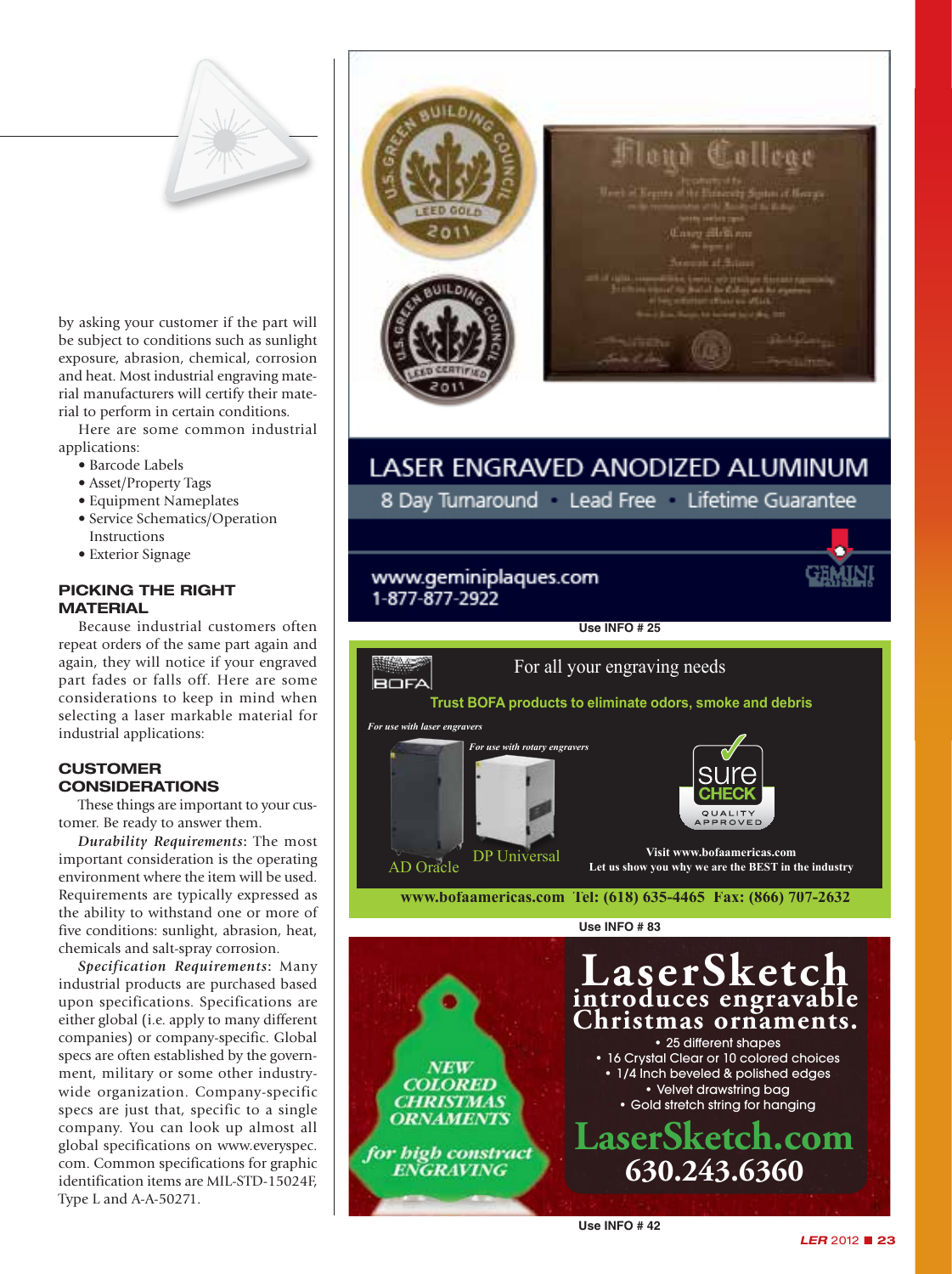#### **Equipment nameplates.**



**Barcode labels.**





Sometimes your customer will want some assurance of durability. You can reference a military spec that your material meets to provide that assurance.

*Appearance/Readability Requirements***:** Choose the material that creates the appearance best suited to each customer's needs. That could be barcode readability (not all materials read well on barcode scanners) or contrast of black and metal surfaces.

# **ENGRAVING SHOP CONSIDERATIONS**

These things are important to you/your bottom line. Ask yourself these questions before starting a project.

*Marking Process:* After you have identified a material to use based upon the requirements, you need to consider the marking process. Of course, your customer doesn't care how the material is imaged (with a laser, a printer, etc.), only that the end result is durable. Luckily, many materials that can be imaged with a  $CO<sub>2</sub>$  laser are durable. However, some require longer dwell times or multiple finishing steps before and after lasering. If **Asset/Property Tags.**